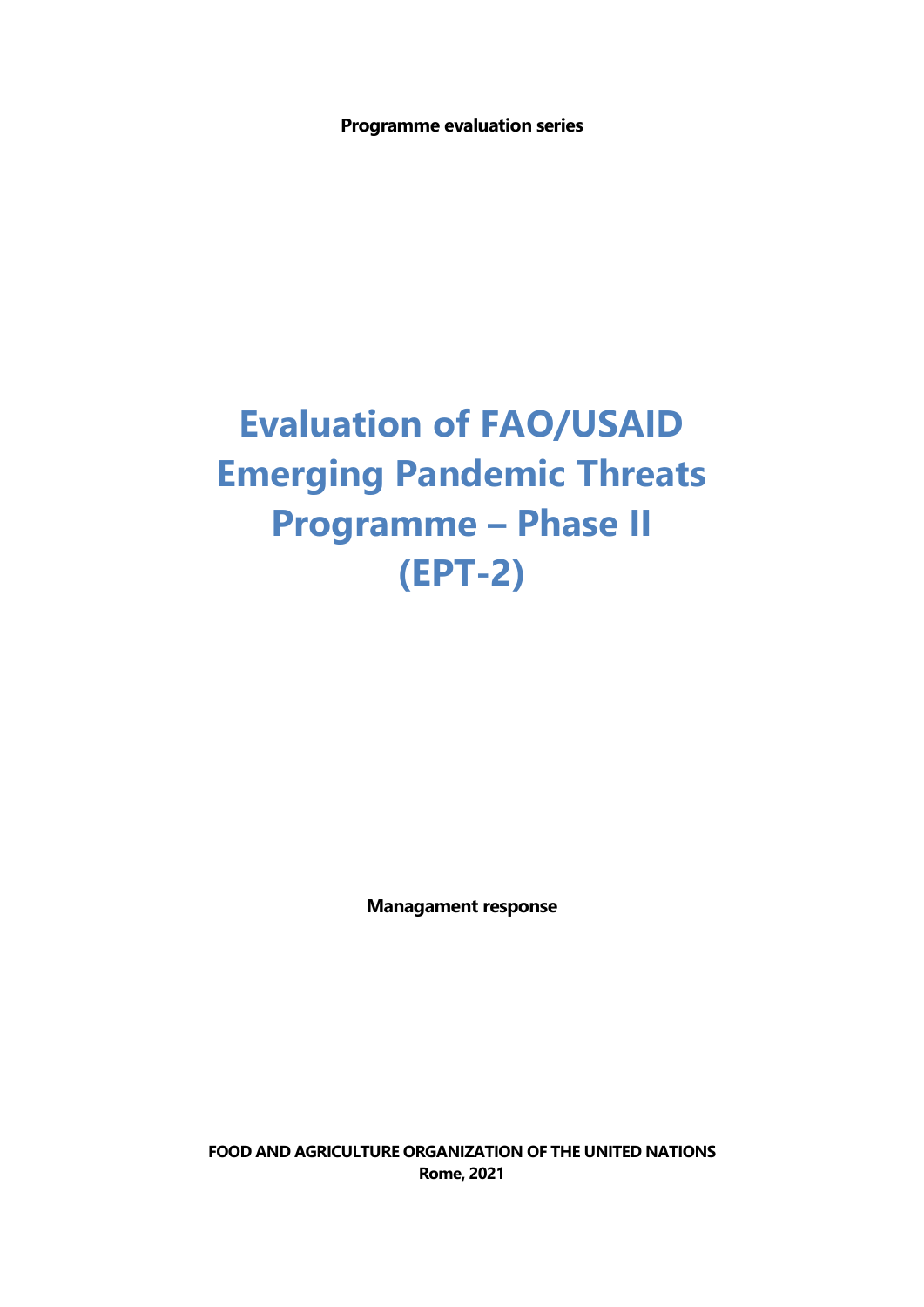| Management response to the Evaluation of FAO/USAID Emerging Pandemic Threats Programme - Phase II (EPT-2)<br>02/2021                                                                                                                                                             |                                                                          |                                                                                                                                                                                                                                                                                                                                                                                                                                                                                                                                                                                                                                                                                                                                                                                                                                                                                                                                                                                                                                                                                                                                                                                                                                                                                                                                                                                                     |                                                                                                                                        |                   |                                                              |
|----------------------------------------------------------------------------------------------------------------------------------------------------------------------------------------------------------------------------------------------------------------------------------|--------------------------------------------------------------------------|-----------------------------------------------------------------------------------------------------------------------------------------------------------------------------------------------------------------------------------------------------------------------------------------------------------------------------------------------------------------------------------------------------------------------------------------------------------------------------------------------------------------------------------------------------------------------------------------------------------------------------------------------------------------------------------------------------------------------------------------------------------------------------------------------------------------------------------------------------------------------------------------------------------------------------------------------------------------------------------------------------------------------------------------------------------------------------------------------------------------------------------------------------------------------------------------------------------------------------------------------------------------------------------------------------------------------------------------------------------------------------------------------------|----------------------------------------------------------------------------------------------------------------------------------------|-------------------|--------------------------------------------------------------|
|                                                                                                                                                                                                                                                                                  | <b>Management</b>                                                        | <b>Management plan</b>                                                                                                                                                                                                                                                                                                                                                                                                                                                                                                                                                                                                                                                                                                                                                                                                                                                                                                                                                                                                                                                                                                                                                                                                                                                                                                                                                                              |                                                                                                                                        |                   |                                                              |
| <b>Evaluation Recommendation</b>                                                                                                                                                                                                                                                 | response<br>Accepted,<br><b>Partially Accepted or</b><br><b>Rejected</b> | Actions to be taken, and/or comments about<br>partial acceptance or rejection                                                                                                                                                                                                                                                                                                                                                                                                                                                                                                                                                                                                                                                                                                                                                                                                                                                                                                                                                                                                                                                                                                                                                                                                                                                                                                                       | Responsible<br>unit                                                                                                                    | <b>Time frame</b> | <b>Further</b><br>funding<br>required<br>$(Y \text{ or } N)$ |
| <b>Recommendation 1:</b><br>As the COVID-19 pandemic has<br>shown, the world is still<br>unprepared for a pandemic, and<br>threats such as avian influenza<br>and MER-CoV remain. Therefore,<br>the Evaluation Team highly<br>recommends that EPT2 be<br>continued and expanded. | <b>Accepted</b>                                                          | It is fully agreed that for a better contribution to the<br>prevention of the emerging pandemic threats, the<br>programme coverage needs to be expanded through<br>collaboration with a broader range of resource<br>partners; with an increased geoghraphical scope by<br>including additional high risk and food insecured<br>countries; and in depth of the point to stop the spill-<br>over of pandemic potential pathogens at the animal-<br>human interface.<br>Currently, ECTAD is stating the implementation next<br>phase activities relevant to the prevention of<br>emerging pandemic threats programme funded by<br>USAID and other financial partners as explained<br>below.<br>1.1 Building on the legacy of EPT2 and GHSA<br>programmes, USAID has expressed the intention to<br>further supporting FAO's work as part of their<br>upcoming "Global Health Security Programme"<br>(GHSP) covering period 2021-2024.<br>Under the GHSP, it is planned to study spillover risks<br>associated with wildlife trade and encroachment in close<br>collaboration with Forestry Division. Future-focused<br>approach such as foresight will be applied to identify the<br>target areas with high risks due to consumption<br>demands, trade, impacts of government policies to<br>ecosystem such as construction of dams, high-speed<br>train, etc. Policy, governance and capacity gaps in | ECTAD,<br>EMC-AH,<br>OER,<br>NSA,<br>CJW,<br>NFO,<br>ESF,<br>Relevant<br>decentralized<br>offices at<br>regional and<br>country levels | 2021-2024         | Yes                                                          |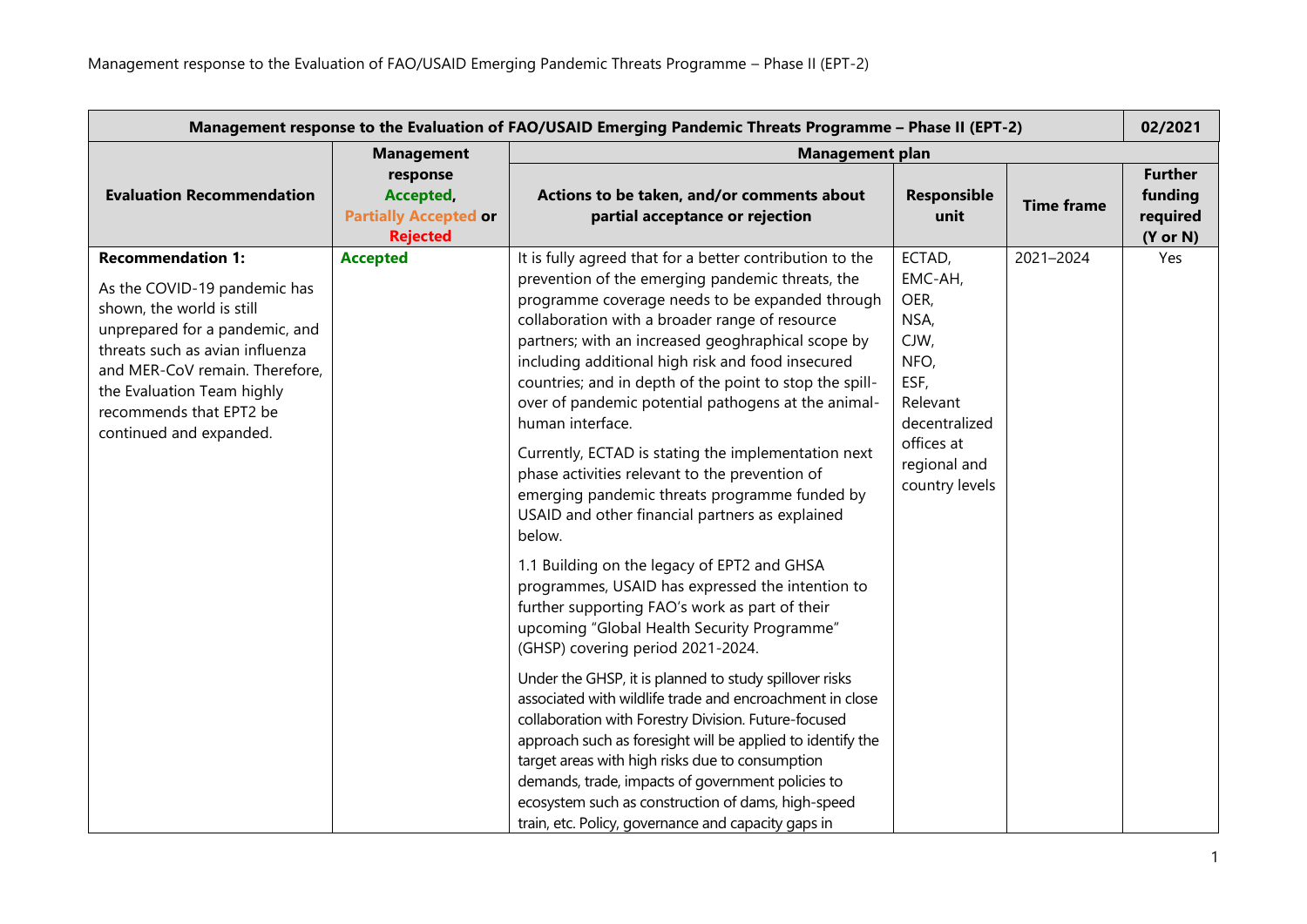| prevention, preparedness and response to future<br>pandemics will also be assessed in such high risks areas<br>and used as the basis to design targeted workforce and<br>institutional capacity development programme with<br>engagement of key stakeholders at the national and sub-<br>national levels.                                                                                                                                                                                                                                                                                                                                                                                                                                                                                                                                                                                                                 |  |
|---------------------------------------------------------------------------------------------------------------------------------------------------------------------------------------------------------------------------------------------------------------------------------------------------------------------------------------------------------------------------------------------------------------------------------------------------------------------------------------------------------------------------------------------------------------------------------------------------------------------------------------------------------------------------------------------------------------------------------------------------------------------------------------------------------------------------------------------------------------------------------------------------------------------------|--|
| 1.2 The coverage for Lower- and Middle-Income<br>Countries (LMIC) will be expanded with new ECTAD<br>teams to be established in Sudan upon request of<br>the Government and of regional organizations and<br>with SFERA funding support and in Niger, Nigeria<br>and Mozambique as part of the USAID GHSP<br>support.                                                                                                                                                                                                                                                                                                                                                                                                                                                                                                                                                                                                     |  |
| 1.3 The recent advance of FAO in IT and data<br>interoperability will enable the development of<br>decision support tools to timely inform decision<br>makers and guide early response in Animal Health. In<br>particular, the Hand-in-Hand (HiH) geospatial<br>platform, brings together over 20 FAO units across<br>multiple domains, from Animal Health to Trade and<br>Markets, integrating data from across FAO on Soil,<br>Land, Water, Climate, Livestock production and<br>health, Fisheries, Crops, Forestry, Trade, Social and<br>Economics, etc. Data has also been sourced from<br>FAO partners and public data providers across the<br>UN and NGOs, private sector and space agencies.<br>The HiH platform facilitates the data gap analysis and<br>development of decision support tools to enhance<br>early response. An example is the RVF Decision<br>Support Tool, which is fully integrated in the HiH |  |
| geospatial platform. This tool is a proof of concept<br>and provides timely information on RVF risk periods                                                                                                                                                                                                                                                                                                                                                                                                                                                                                                                                                                                                                                                                                                                                                                                                               |  |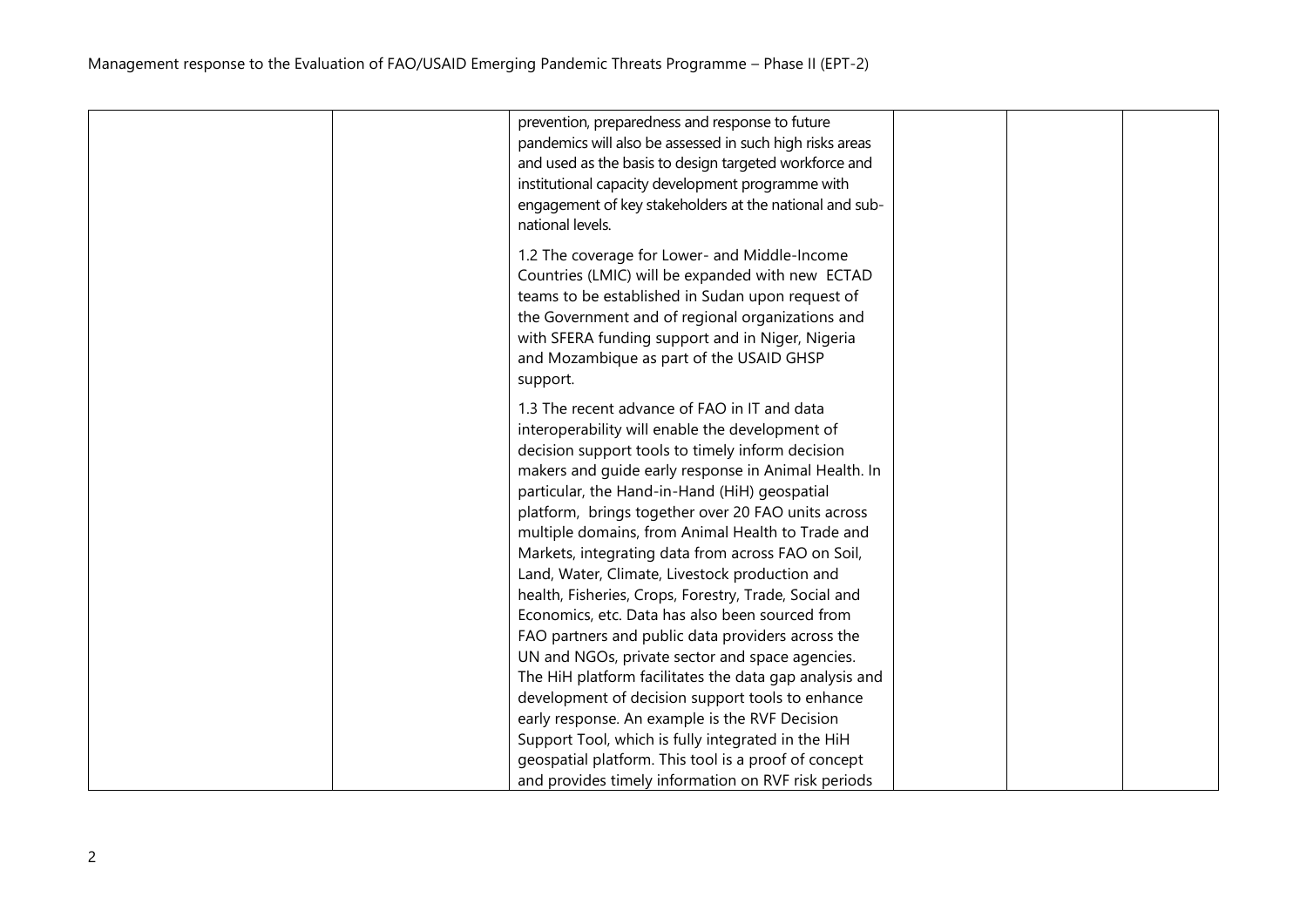| Management response to the Evaluation of FAO/USAID Emerging Pandemic Threats Programme - Phase II (EPT-2)                |                                                                          |                                                                                                                                                                                                                                                                                                                                                                                                                                                                                                                                      |                                           | 02/2021                   |                                                              |
|--------------------------------------------------------------------------------------------------------------------------|--------------------------------------------------------------------------|--------------------------------------------------------------------------------------------------------------------------------------------------------------------------------------------------------------------------------------------------------------------------------------------------------------------------------------------------------------------------------------------------------------------------------------------------------------------------------------------------------------------------------------|-------------------------------------------|---------------------------|--------------------------------------------------------------|
|                                                                                                                          | <b>Management</b>                                                        | <b>Management plan</b>                                                                                                                                                                                                                                                                                                                                                                                                                                                                                                               |                                           |                           |                                                              |
| <b>Evaluation Recommendation</b>                                                                                         | response<br>Accepted,<br><b>Partially Accepted or</b><br><b>Rejected</b> | Actions to be taken, and/or comments about<br>partial acceptance or rejection                                                                                                                                                                                                                                                                                                                                                                                                                                                        | <b>Responsible</b><br>unit                | <b>Time frame</b>         | <b>Further</b><br>funding<br>required<br>$(Y \text{ or } N)$ |
|                                                                                                                          |                                                                          | and risk areas to support decision-making and<br>enhance early warning and early action.                                                                                                                                                                                                                                                                                                                                                                                                                                             |                                           |                           |                                                              |
|                                                                                                                          |                                                                          | 1.4 During the ongoing pandemic of COVID-19,<br>funds have been mobilized through the Emergency<br>TCP to conduct field studies on COVID-19 in animals<br>and work with WHO on risks of COVID-19 along<br>supply chains in close collaboration with Food Safety<br>Division and CJW. EMC-AH has activated the Incident<br>Coordination Group for various animal health<br>emergencies, including COVID-19. The above will<br>continue as integral part of ECTAD and EMC-AH<br>future work.                                           |                                           |                           |                                                              |
|                                                                                                                          |                                                                          | 1.5 Increased awareness to further enable FAO with<br>its partners and all actors along the food supply<br>chain to ensure that they follow appropriate<br>measures to reduce exposure and prevent zoonotic<br>diseases transmission, incuding COVID-19. In close<br>coordination with national authorities and WHO, and<br>remaining consistent with UN system messaging,<br>raise awareness about health regulations, including<br>rights, roles and responsibilities of workers raising of<br>actors along the food supply chain. |                                           |                           |                                                              |
| <b>Recommendation 2:</b><br>ECTAD must maintain the<br>network of valuable expertise it<br>used to implement the EPT2 to | <b>Accepted</b>                                                          | It is agreed that the ECTAD platform consisting of<br>multidisicplanary teams at all levels - country, region<br>and global - needs to be sustained until the member<br>countries' investments are in place.                                                                                                                                                                                                                                                                                                                         | ECTAD,<br>EMC-AH,<br>NSA,<br>OER,<br>CJW, | 2021-2024<br>and continue | Yes                                                          |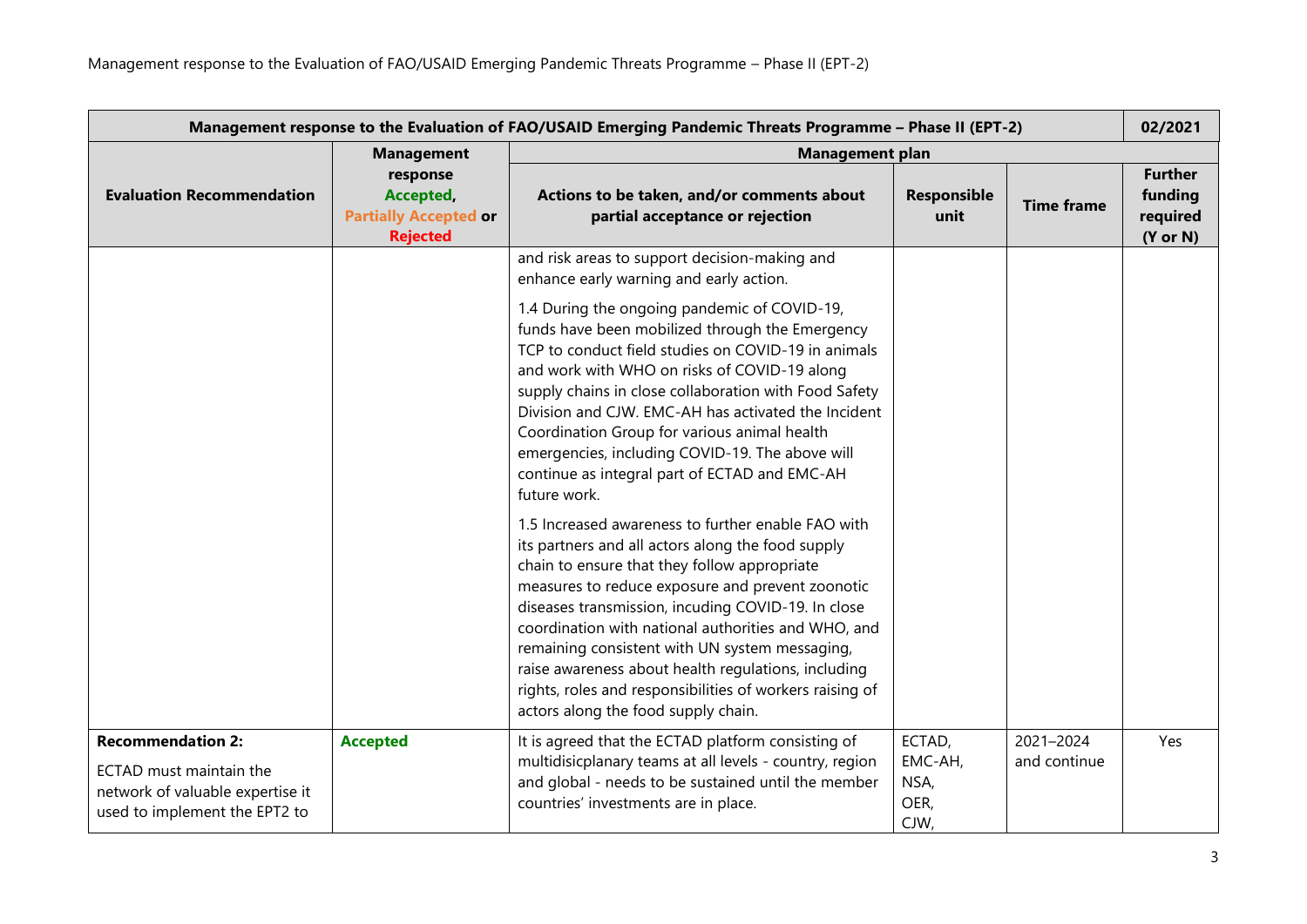| Management response to the Evaluation of FAO/USAID Emerging Pandemic Threats Programme - Phase II (EPT-2)                                                                                                                                                                                                              |                                                                          |                                                                                                                                                                                                                                                                                                                                                                                                                                                                                                                                                                                                                                                                                                                                                                                                                                                                                                                                                                                                                                                                                                                                                                                                                                                                                                                                                                                                           |                                                                           | 02/2021           |                                                              |
|------------------------------------------------------------------------------------------------------------------------------------------------------------------------------------------------------------------------------------------------------------------------------------------------------------------------|--------------------------------------------------------------------------|-----------------------------------------------------------------------------------------------------------------------------------------------------------------------------------------------------------------------------------------------------------------------------------------------------------------------------------------------------------------------------------------------------------------------------------------------------------------------------------------------------------------------------------------------------------------------------------------------------------------------------------------------------------------------------------------------------------------------------------------------------------------------------------------------------------------------------------------------------------------------------------------------------------------------------------------------------------------------------------------------------------------------------------------------------------------------------------------------------------------------------------------------------------------------------------------------------------------------------------------------------------------------------------------------------------------------------------------------------------------------------------------------------------|---------------------------------------------------------------------------|-------------------|--------------------------------------------------------------|
|                                                                                                                                                                                                                                                                                                                        | <b>Management</b>                                                        | <b>Management plan</b>                                                                                                                                                                                                                                                                                                                                                                                                                                                                                                                                                                                                                                                                                                                                                                                                                                                                                                                                                                                                                                                                                                                                                                                                                                                                                                                                                                                    |                                                                           |                   |                                                              |
| <b>Evaluation Recommendation</b>                                                                                                                                                                                                                                                                                       | response<br>Accepted,<br><b>Partially Accepted or</b><br><b>Rejected</b> | Actions to be taken, and/or comments about<br>partial acceptance or rejection                                                                                                                                                                                                                                                                                                                                                                                                                                                                                                                                                                                                                                                                                                                                                                                                                                                                                                                                                                                                                                                                                                                                                                                                                                                                                                                             | Responsible<br>unit                                                       | <b>Time frame</b> | <b>Further</b><br>funding<br>required<br>$(Y \text{ or } N)$ |
| ensure that the necessary<br>technical support remains<br>available and that countries,<br>especially the most vulnerable,<br>develop and sustain the<br>enduring capabilities they need<br>to effectively prevent, detect and<br>respond early to disease threats<br>before they become regional or<br>global crises. |                                                                          | In addition, the network of expertise, workforce and<br>capacities that have been developed through the<br>ECTAD work at the country and regional levels,<br>cannot be sustained without countries' policies and<br>commitments.<br>ECTAD has already initiated and carried out various<br>efforts with the aim to sustain such capacities and<br>expertise with certain positive results observed as of<br>to date.<br>2.1 To increase member countries' investments for<br>sustaining the capacities developed through the EPT2<br>programe, the advocacy strategy should be<br>strengthened based on the evidence of economic<br>and broader returns on such investments and in view<br>of meeting contries commitments to the SDGs. The<br>followings can be flagged as potential examples:<br>Capacities on detection and response to emerging<br>and priority zoonotic diseases developed through<br>ECTAD programme in various countries, have been<br>clearly applied to the various outbreaks - such as the<br>epidemic of African Swine Fever and in support of<br>the national public health authorities to detect and<br>response to COVID-19. In addition, the regional<br>laboratory and epidemiology networking activities<br>allow the expertise among the countries under the<br>certain setting of regional economic communities to<br>share information, experience and facilitate the | Relevant<br>decentralized<br>offices at<br>regional and<br>country levels |                   |                                                              |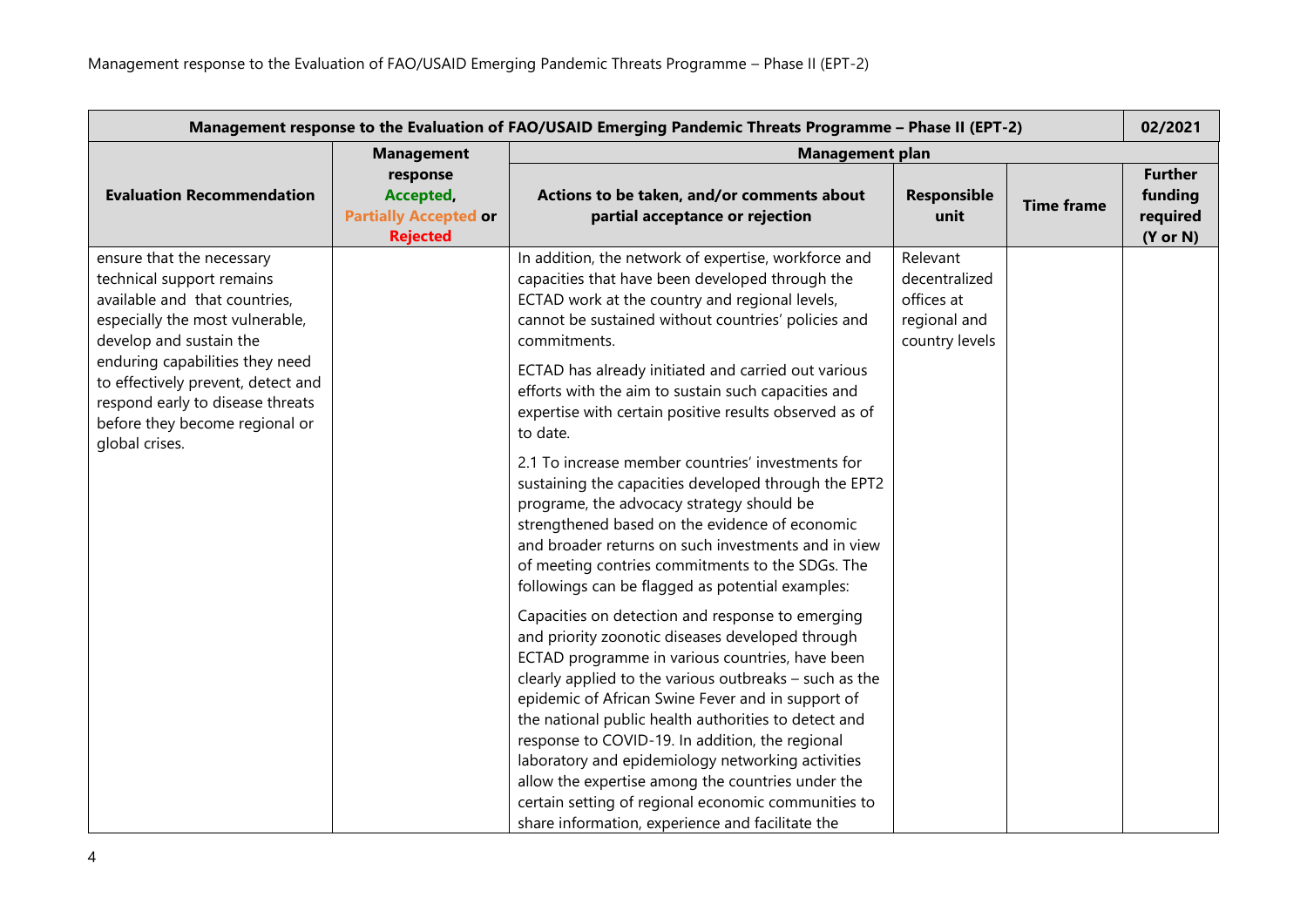| Management response to the Evaluation of FAO/USAID Emerging Pandemic Threats Programme - Phase II (EPT-2) |                                                                          |                                                                                                                                                                                                                                                                                                                                                                                                                                                                          |                     |                   | 02/2021                                                      |
|-----------------------------------------------------------------------------------------------------------|--------------------------------------------------------------------------|--------------------------------------------------------------------------------------------------------------------------------------------------------------------------------------------------------------------------------------------------------------------------------------------------------------------------------------------------------------------------------------------------------------------------------------------------------------------------|---------------------|-------------------|--------------------------------------------------------------|
|                                                                                                           | <b>Management</b>                                                        | <b>Management plan</b>                                                                                                                                                                                                                                                                                                                                                                                                                                                   |                     |                   |                                                              |
| <b>Evaluation Recommendation</b>                                                                          | response<br>Accepted,<br><b>Partially Accepted or</b><br><b>Rejected</b> | Actions to be taken, and/or comments about<br>partial acceptance or rejection                                                                                                                                                                                                                                                                                                                                                                                            | Responsible<br>unit | <b>Time frame</b> | <b>Further</b><br>funding<br>required<br>$(Y \text{ or } N)$ |
|                                                                                                           |                                                                          | coordination and collaboration in disease prevention<br>and control.                                                                                                                                                                                                                                                                                                                                                                                                     |                     |                   |                                                              |
|                                                                                                           |                                                                          | 2.2. To further strengthen and sustain the capacities<br>built till now and its network of expertise, a<br>systematic and coordinated implementation of<br>related activities through various animal health<br>projects/programmes at global, regional and country<br>level, will be applied following the One Health<br>capacity development approach in addition to the<br>geographic expension and scope of ECTAD's work<br>beyond the transbodary zoonotic diseases. |                     |                   |                                                              |
|                                                                                                           |                                                                          | 2.3 Additional efforts will be made to expand funding<br>base with potential financial partners to different<br>countries and regions including other USA agencies<br>(BHA, DTRA), China, Republic of Korea, Australia, UK<br>and EU. . Efforts will be made to target other<br>vulnerable countries under the USAID GSHP support.                                                                                                                                       |                     |                   |                                                              |
|                                                                                                           |                                                                          | 2.4 ECTAD is constantly maintaining and updating a<br>multi-disciplinary roster of experts of various<br>nationalities, with a broad range of technical,<br>managerial and language skills and with worldwide<br>field experience to fulfill the requirements of the<br>programme and to ensure immediate response to<br>member countries requests.<br>2.5 Through its GHSA programme ECTAD will<br>continue to build and strengthen the workforce                       |                     |                   |                                                              |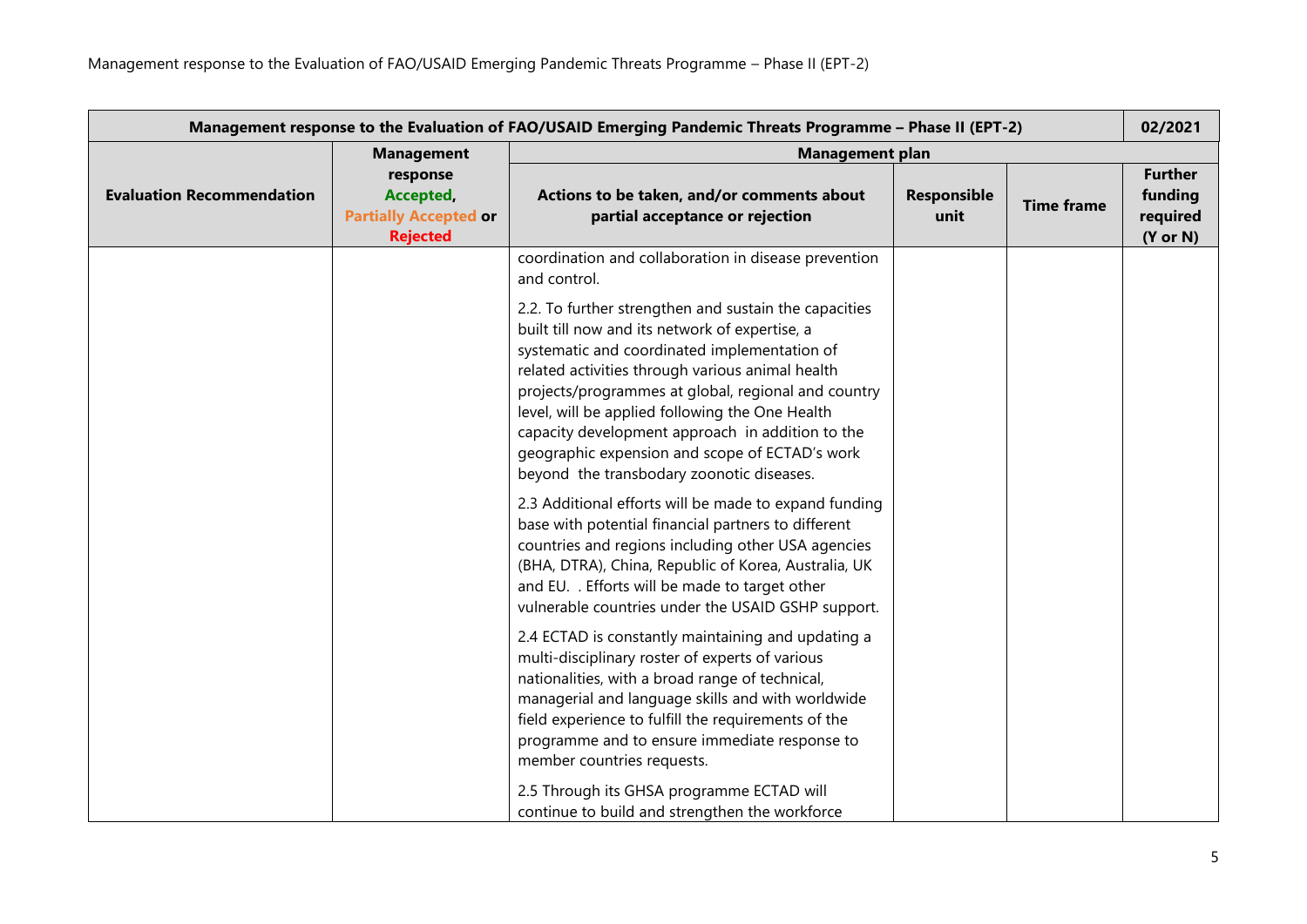| Management response to the Evaluation of FAO/USAID Emerging Pandemic Threats Programme - Phase II (EPT-2)                                                                                                                                                                                                                                                                                                                                                                                                                                                                                                                                                                                                                                                                                                |                                                                          |                                                                                                                                                                                                                                                                                                                                                                                                                                                                                                                                                                                                                                                                                                                                                                                                                                                                                                                                                                                                                                                                                                                                                                          |                                                                                                                        |                   | 02/2021                                                      |
|----------------------------------------------------------------------------------------------------------------------------------------------------------------------------------------------------------------------------------------------------------------------------------------------------------------------------------------------------------------------------------------------------------------------------------------------------------------------------------------------------------------------------------------------------------------------------------------------------------------------------------------------------------------------------------------------------------------------------------------------------------------------------------------------------------|--------------------------------------------------------------------------|--------------------------------------------------------------------------------------------------------------------------------------------------------------------------------------------------------------------------------------------------------------------------------------------------------------------------------------------------------------------------------------------------------------------------------------------------------------------------------------------------------------------------------------------------------------------------------------------------------------------------------------------------------------------------------------------------------------------------------------------------------------------------------------------------------------------------------------------------------------------------------------------------------------------------------------------------------------------------------------------------------------------------------------------------------------------------------------------------------------------------------------------------------------------------|------------------------------------------------------------------------------------------------------------------------|-------------------|--------------------------------------------------------------|
|                                                                                                                                                                                                                                                                                                                                                                                                                                                                                                                                                                                                                                                                                                                                                                                                          | <b>Management</b>                                                        | <b>Management plan</b>                                                                                                                                                                                                                                                                                                                                                                                                                                                                                                                                                                                                                                                                                                                                                                                                                                                                                                                                                                                                                                                                                                                                                   |                                                                                                                        |                   |                                                              |
| <b>Evaluation Recommendation</b>                                                                                                                                                                                                                                                                                                                                                                                                                                                                                                                                                                                                                                                                                                                                                                         | response<br>Accepted,<br><b>Partially Accepted or</b><br><b>Rejected</b> | Actions to be taken, and/or comments about<br>partial acceptance or rejection                                                                                                                                                                                                                                                                                                                                                                                                                                                                                                                                                                                                                                                                                                                                                                                                                                                                                                                                                                                                                                                                                            | Responsible<br>unit                                                                                                    | <b>Time frame</b> | <b>Further</b><br>funding<br>required<br>$(Y \text{ or } N)$ |
|                                                                                                                                                                                                                                                                                                                                                                                                                                                                                                                                                                                                                                                                                                                                                                                                          |                                                                          | capacity at country level through In Service Applied<br>Veterinary Epidemiology Training (ISAVET) in Asia<br>and Africa.                                                                                                                                                                                                                                                                                                                                                                                                                                                                                                                                                                                                                                                                                                                                                                                                                                                                                                                                                                                                                                                 |                                                                                                                        |                   |                                                              |
| <b>Recommendation 3:</b><br>FAO needs to fully utilize its<br>convening power, partnerships,<br>trusted status and experience of<br>emerging pandemic threats to<br>engage political and business<br>leaders on the need to<br>consolidate and scale up EPT2-<br>induced gains to improve<br>pandemic preparedness. To<br>reinforce progress, FAO must<br>continue to support a cohesive<br>EPT2 package of objectives and<br>broaden its scope to ensure the<br>sustainability of outcomes in<br>those countries ready to invest.<br>This will require an emphasis on<br>advocacy and high-level policy<br>and, in light of COVID-19,<br>strengthening particular<br>components of the programme,<br>such as the identification and<br>surveillance of livestock and<br>wildlife hotspots to reduce the | <b>Accepted</b>                                                          | ECTAD has recognized the importance of private<br>sector engagement as one of the contributing factors<br>to sustainability of the prevention of emerging<br>pandemic threat and will make the best efforts to fill<br>the gaps.<br>The current efforts which will be continued, and not<br>limited to, can be described as follows:<br>3.1 Efforts have been ongoing to strengthen public<br>and private partner engagement. Within FAO, ECTAD<br>Management will liaise with the relevant units for a<br>better institutional clarity and framework at the FAO<br>corporate level that facilitates a conducive<br>environment for engagement with private sector<br>partners as well between private and public sector<br>partners.<br>3.2 ECTAD has been striving for partnership<br>opportunities with new partners who are best placed<br>to assist in ensuring sustainability of outcomes in<br>those countries ready to invest in pandemic<br>preparedness. In addition to the Africa example<br>given in the report, countries and the sub-regions in<br>Asia are paying more attention and there are various<br>ongoing initiatives that are highly relevant to | ECTAD,<br>EMC-AH,<br>NSA,<br>OER,<br>CJW,<br>Relevant<br>decentralized<br>offices at<br>regional and<br>country levels | 2021-2024         | Yes                                                          |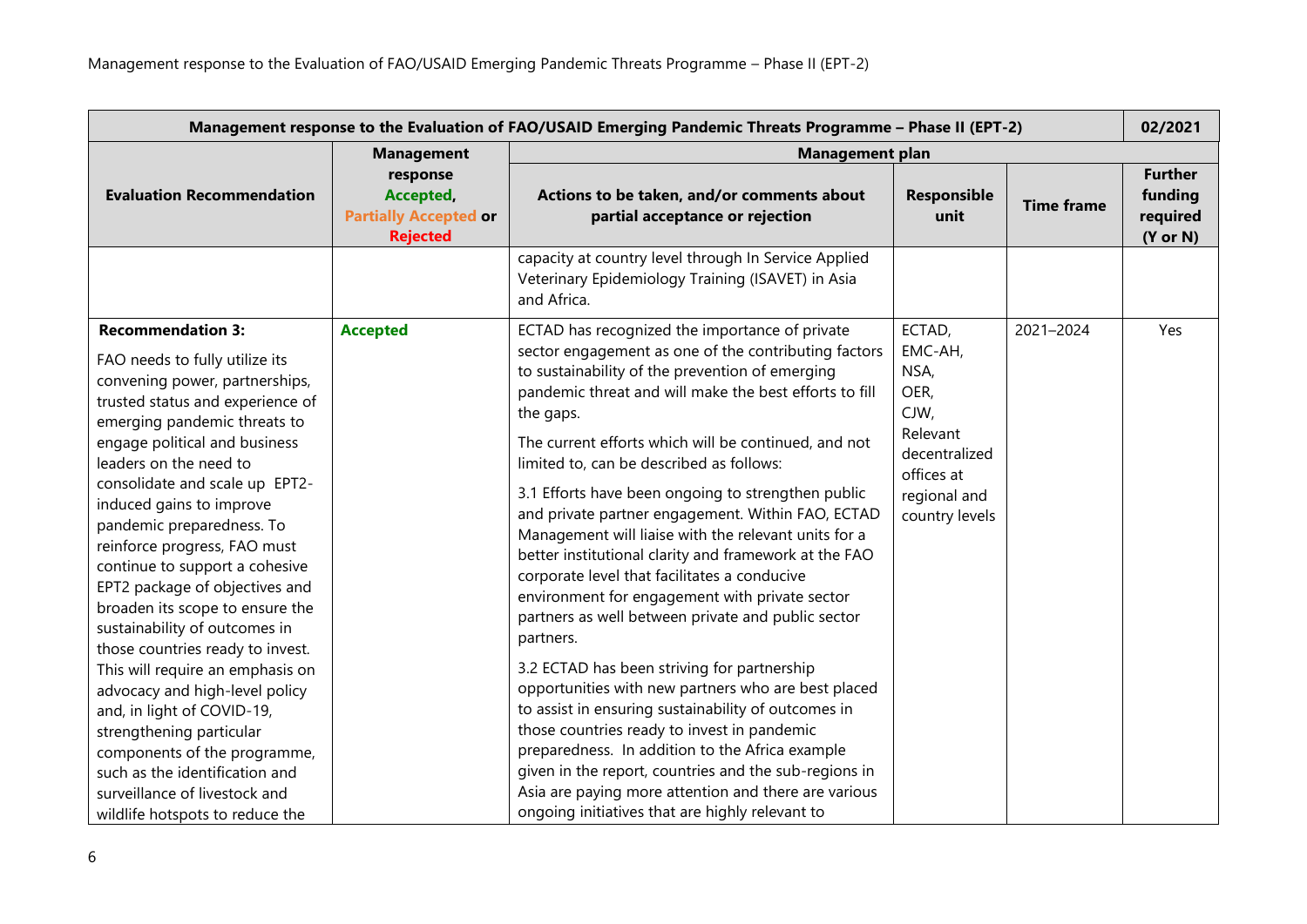| Management response to the Evaluation of FAO/USAID Emerging Pandemic Threats Programme - Phase II (EPT-2) |                                                                          |                                                                                                                                                                                                                                                                                                                                                                                                                                                                                                                                                                                                                                                                                                                                                                                                                                                                                                                                                                                                                                                                                                                                                                                                                                                                                                                                               |                     |                   | 02/2021                                                      |
|-----------------------------------------------------------------------------------------------------------|--------------------------------------------------------------------------|-----------------------------------------------------------------------------------------------------------------------------------------------------------------------------------------------------------------------------------------------------------------------------------------------------------------------------------------------------------------------------------------------------------------------------------------------------------------------------------------------------------------------------------------------------------------------------------------------------------------------------------------------------------------------------------------------------------------------------------------------------------------------------------------------------------------------------------------------------------------------------------------------------------------------------------------------------------------------------------------------------------------------------------------------------------------------------------------------------------------------------------------------------------------------------------------------------------------------------------------------------------------------------------------------------------------------------------------------|---------------------|-------------------|--------------------------------------------------------------|
|                                                                                                           | <b>Management</b>                                                        | <b>Management plan</b>                                                                                                                                                                                                                                                                                                                                                                                                                                                                                                                                                                                                                                                                                                                                                                                                                                                                                                                                                                                                                                                                                                                                                                                                                                                                                                                        |                     |                   |                                                              |
| <b>Evaluation Recommendation</b>                                                                          | response<br>Accepted,<br><b>Partially Accepted or</b><br><b>Rejected</b> | Actions to be taken, and/or comments about<br>partial acceptance or rejection                                                                                                                                                                                                                                                                                                                                                                                                                                                                                                                                                                                                                                                                                                                                                                                                                                                                                                                                                                                                                                                                                                                                                                                                                                                                 | Responsible<br>unit | <b>Time frame</b> | <b>Further</b><br>funding<br>required<br>$(Y \text{ or } N)$ |
| risk of outbreaks and to ensure<br>early detection and response to<br>any that occur.                     |                                                                          | ECTAD's work. For example, the ongoing<br>establishment of the ASEAN Coordinating Centre for<br>Animal Health and Zoonoses, the ASEAN Centre for<br>Public Health Emergencies and Emerging Diseases<br>(ACPHEED), the SAARC Regional Support Unit (RSU)<br>are the regional platforms that aim to leverage<br>national resource utilization as well as attract external<br>financial resources.<br>3.3 Policy advocacy, both atcountry and regional<br>levels, have been included in the ongoing programes<br>ofUSAID and other resource partners. While ECTAD,<br>in coordination with relevant stakeholders, has<br>developed "the transition plan" for various ongoing<br>capacity building programmes, it should be noted<br>that institutional strengthening and sustainability<br>requires much longer-term investments and<br>strategies.<br>3.4 ECTAD is already supporting application of JEE<br>and PVS, as well as implementation of<br>recommendations thereof. Efforts are also on-going<br>to map out JEE indicators with that of ECTAD M&E<br>framework. The other tools developed by ECTAD also<br>support advancement of countries capacity toward<br>JEE (IHR) and PVS, such as LMT, EMT, and SET. These<br>tools are for more targeted capacity building of<br>epidemiological, surveillance and diagnostic<br>capacities. |                     |                   |                                                              |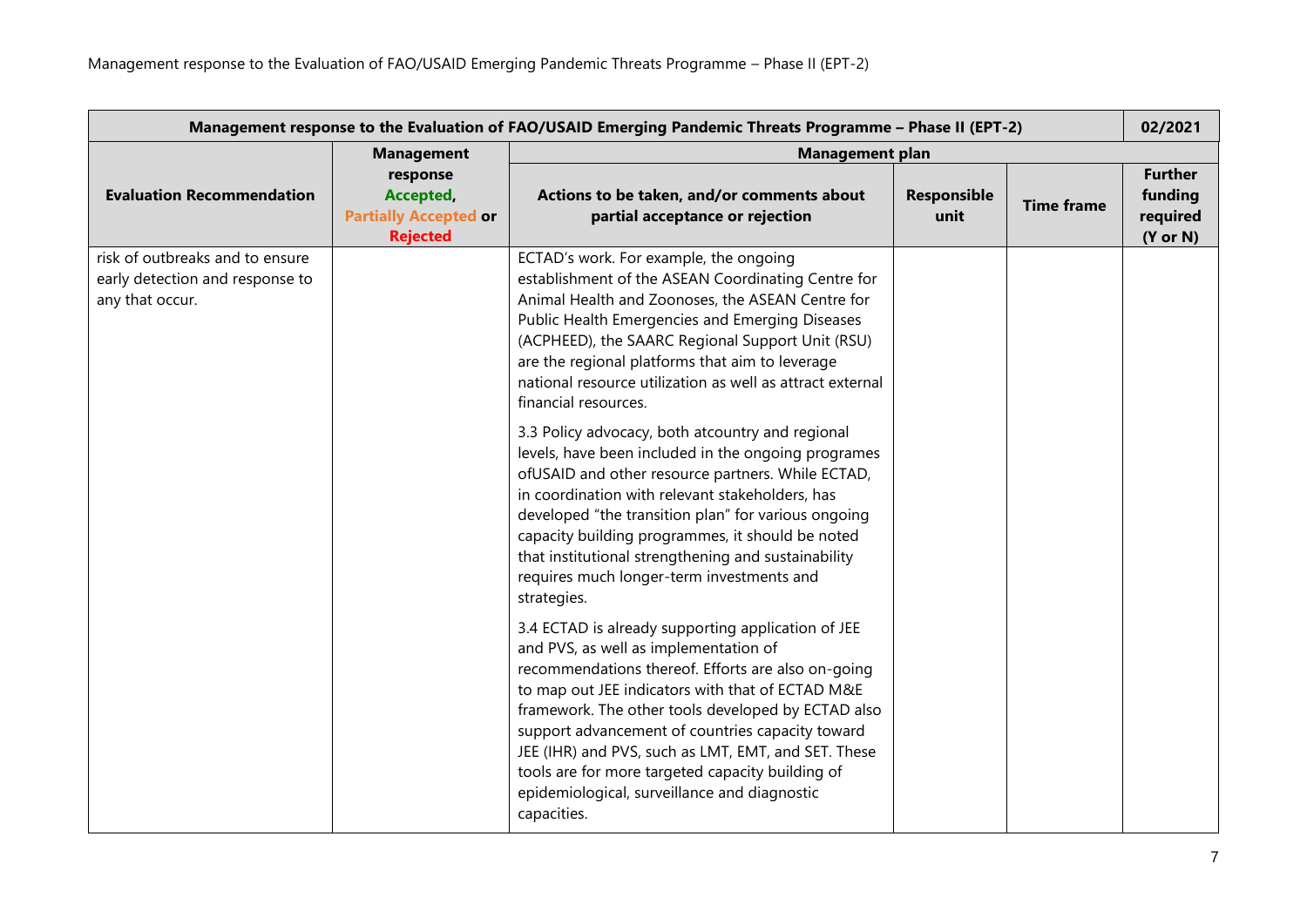| Management response to the Evaluation of FAO/USAID Emerging Pandemic Threats Programme - Phase II (EPT-2) |                                                                          |                                                                                                                                                                                                                                                                                                                                                                                                                                                                                                                                                                                                                                                                                                                                                                                                                                                                 |                            | 02/2021           |                                                              |
|-----------------------------------------------------------------------------------------------------------|--------------------------------------------------------------------------|-----------------------------------------------------------------------------------------------------------------------------------------------------------------------------------------------------------------------------------------------------------------------------------------------------------------------------------------------------------------------------------------------------------------------------------------------------------------------------------------------------------------------------------------------------------------------------------------------------------------------------------------------------------------------------------------------------------------------------------------------------------------------------------------------------------------------------------------------------------------|----------------------------|-------------------|--------------------------------------------------------------|
|                                                                                                           | <b>Management</b>                                                        | <b>Management plan</b>                                                                                                                                                                                                                                                                                                                                                                                                                                                                                                                                                                                                                                                                                                                                                                                                                                          |                            |                   |                                                              |
| <b>Evaluation Recommendation</b>                                                                          | response<br>Accepted,<br><b>Partially Accepted or</b><br><b>Rejected</b> | Actions to be taken, and/or comments about<br>partial acceptance or rejection                                                                                                                                                                                                                                                                                                                                                                                                                                                                                                                                                                                                                                                                                                                                                                                   | <b>Responsible</b><br>unit | <b>Time frame</b> | <b>Further</b><br>funding<br>required<br>$(Y \text{ or } N)$ |
|                                                                                                           |                                                                          | 3.5 ECTAD will establish and strengthen the links with<br>Knowledge Management, MEAL and Strategic<br>Positioning teams within OER to gather, develop and<br>make efficient use of evidence for advocacy using<br>FAO's methodology for damage and loss assessment<br>in agriculture. New skill sets will be acquired to<br>support advocacy and strategic positioning of<br>ECTAD.                                                                                                                                                                                                                                                                                                                                                                                                                                                                             |                            |                   |                                                              |
|                                                                                                           |                                                                          | 3.6 Risk Monitoring and Early Action Plans (REAP) to<br>be incorporated as part of the programmatic<br>approach to pandemic threats and emerging<br>infectious diseases linked to resilience building<br>efforts. They provide a Plan of Action of coordinated<br>short-term actions for anticipatory action and/or<br>immediate response to pandemics and existing<br>threats. In this context, the REAP aims to develop a<br>"suite" of preparedness and response options at the<br>country level. The REAP provides a framework to<br>support countries in the identification and<br>implementation of prevention and response<br>investments, perspective through a food chain crisis<br>lens. Strategies for the REAP approach will not only<br>provide evidence based information but will also be<br>used to support advocacy and resource mobilization. |                            |                   |                                                              |
| <b>Recommendation 4:</b><br>Future EPT2 work requires a<br>robust gender strategy and a                   | <b>Accepted</b>                                                          | ECTAD will ensure that a robust gender strategy is<br>developed and systematically implemented<br>throughout its programmes in alignment with the                                                                                                                                                                                                                                                                                                                                                                                                                                                                                                                                                                                                                                                                                                               | ECTAD,<br>OER,<br>NSA,     | 2021-2024         | Yes                                                          |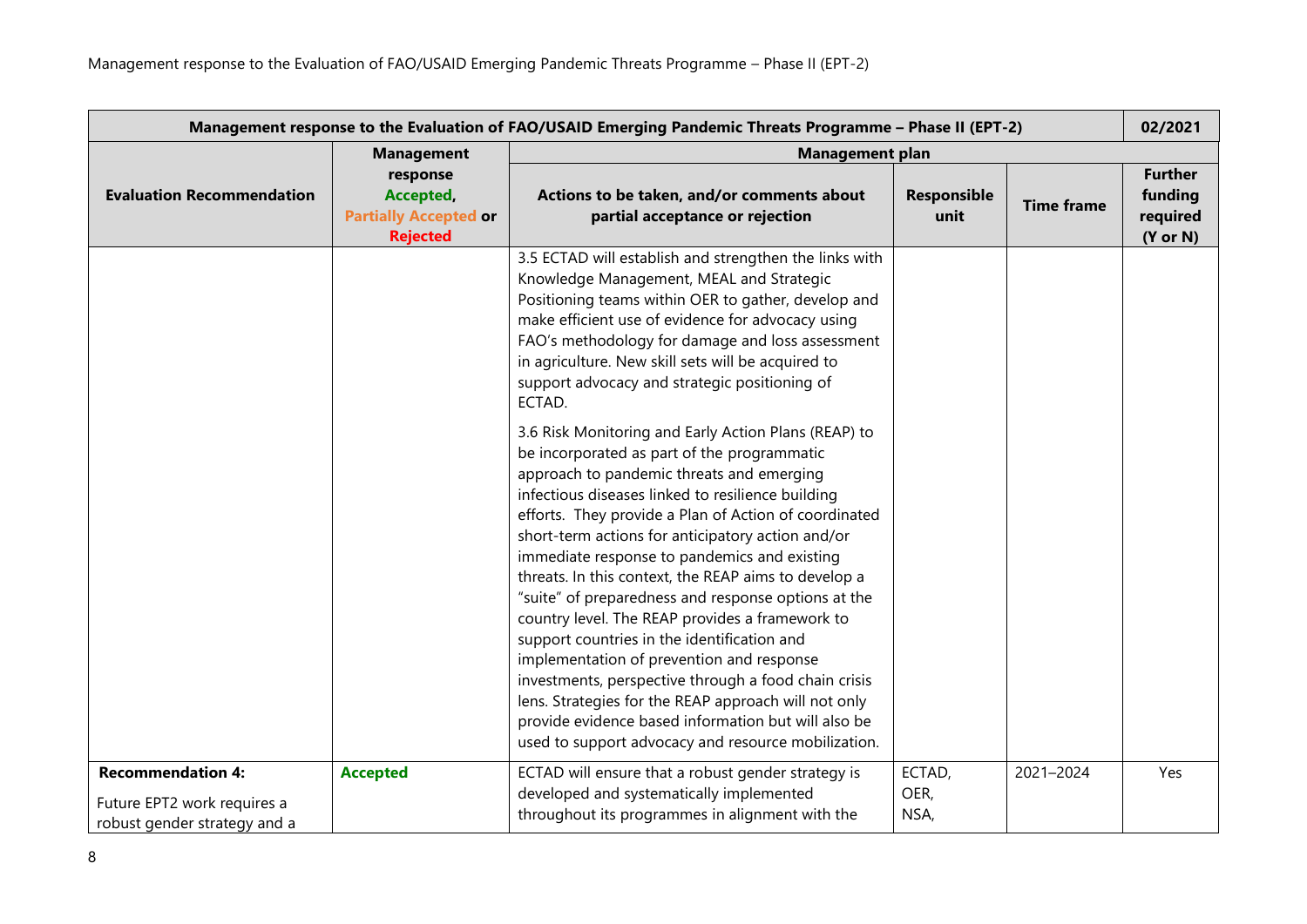| Management response to the Evaluation of FAO/USAID Emerging Pandemic Threats Programme - Phase II (EPT-2)                                                                                                                                                                                                                                                                                                                                                                                                                                                  |                                                                                               |                                                                                                                                                                                                                                                                                                                                                                                                                                                                                                                                                                                                                                                          |                                                                                                                                                              |                   |                                                              |
|------------------------------------------------------------------------------------------------------------------------------------------------------------------------------------------------------------------------------------------------------------------------------------------------------------------------------------------------------------------------------------------------------------------------------------------------------------------------------------------------------------------------------------------------------------|-----------------------------------------------------------------------------------------------|----------------------------------------------------------------------------------------------------------------------------------------------------------------------------------------------------------------------------------------------------------------------------------------------------------------------------------------------------------------------------------------------------------------------------------------------------------------------------------------------------------------------------------------------------------------------------------------------------------------------------------------------------------|--------------------------------------------------------------------------------------------------------------------------------------------------------------|-------------------|--------------------------------------------------------------|
|                                                                                                                                                                                                                                                                                                                                                                                                                                                                                                                                                            |                                                                                               |                                                                                                                                                                                                                                                                                                                                                                                                                                                                                                                                                                                                                                                          |                                                                                                                                                              |                   | 02/2021                                                      |
| <b>Evaluation Recommendation</b>                                                                                                                                                                                                                                                                                                                                                                                                                                                                                                                           | <b>Management</b><br>response<br>Accepted,<br><b>Partially Accepted or</b><br><b>Rejected</b> | <b>Management plan</b><br>Actions to be taken, and/or comments about<br>partial acceptance or rejection                                                                                                                                                                                                                                                                                                                                                                                                                                                                                                                                                  | Responsible<br>unit                                                                                                                                          | <b>Time frame</b> | <b>Further</b><br>funding<br>required<br>$(Y \text{ or } N)$ |
| clearly articulated approach to<br>engaging with minority groups.                                                                                                                                                                                                                                                                                                                                                                                                                                                                                          |                                                                                               | FAO corporate's policy as well as resource partners'<br>requirement.<br>4.1 ECTAD plans to acquire in-house skill set and<br>design a programme level strategy for gender<br>integration and country level Gender Action Plans.<br>4.2 Gender specific indicators will be included in the<br>M&E framework.<br>4.3 Reporting on gender disagragated data will be<br>systematically applied to programme activities.                                                                                                                                                                                                                                      | CJW,<br>ESP,<br>Relevant<br>decentralized<br>offices at<br>regional and<br>country levels                                                                    |                   |                                                              |
| <b>Recommendation 5:</b><br>The evaluation recommends a<br>high-level review of how ECTAD<br>can support broader livestock-<br>related work across the various<br>technical departments and<br>divisions, including NSA,<br>fisheries, food safety, AMR and<br>resilience building in the face of<br>disasters and emergencies. The<br>review should be carried out by<br>the appropriate key strategic<br>offices and consult with<br>decentralized offices and<br>resilience hubs, where<br>considerable experience and<br>viewpoints are to be found on | <b>Accepted</b>                                                                               | A high-level review of ECTAD's position will be<br>undertaken in consultation with key strategic<br>technical departments and divisions within the FCC<br>framework.<br>In addition, as part of FAO's strategic review on its<br>priority programmes on One Health and Biosecurity,<br>ECTAD's role can be expanded to a broader livestock<br>related work. This review is expected to complete<br>before June 2021 in order to prepare for the medium<br>term plans (2022-25) and consider the common<br>issues at national level for implementing One Health,<br>improving food security and resilience as well as<br>natural disaster risk reduction. | ECTAD,<br>NSA,<br><b>OER</b><br><b>CJW</b><br>Relevant<br>technical<br>offices at HQ<br>and<br>decentralized<br>offices at<br>regional and<br>country levels | 2021              | <b>No</b>                                                    |